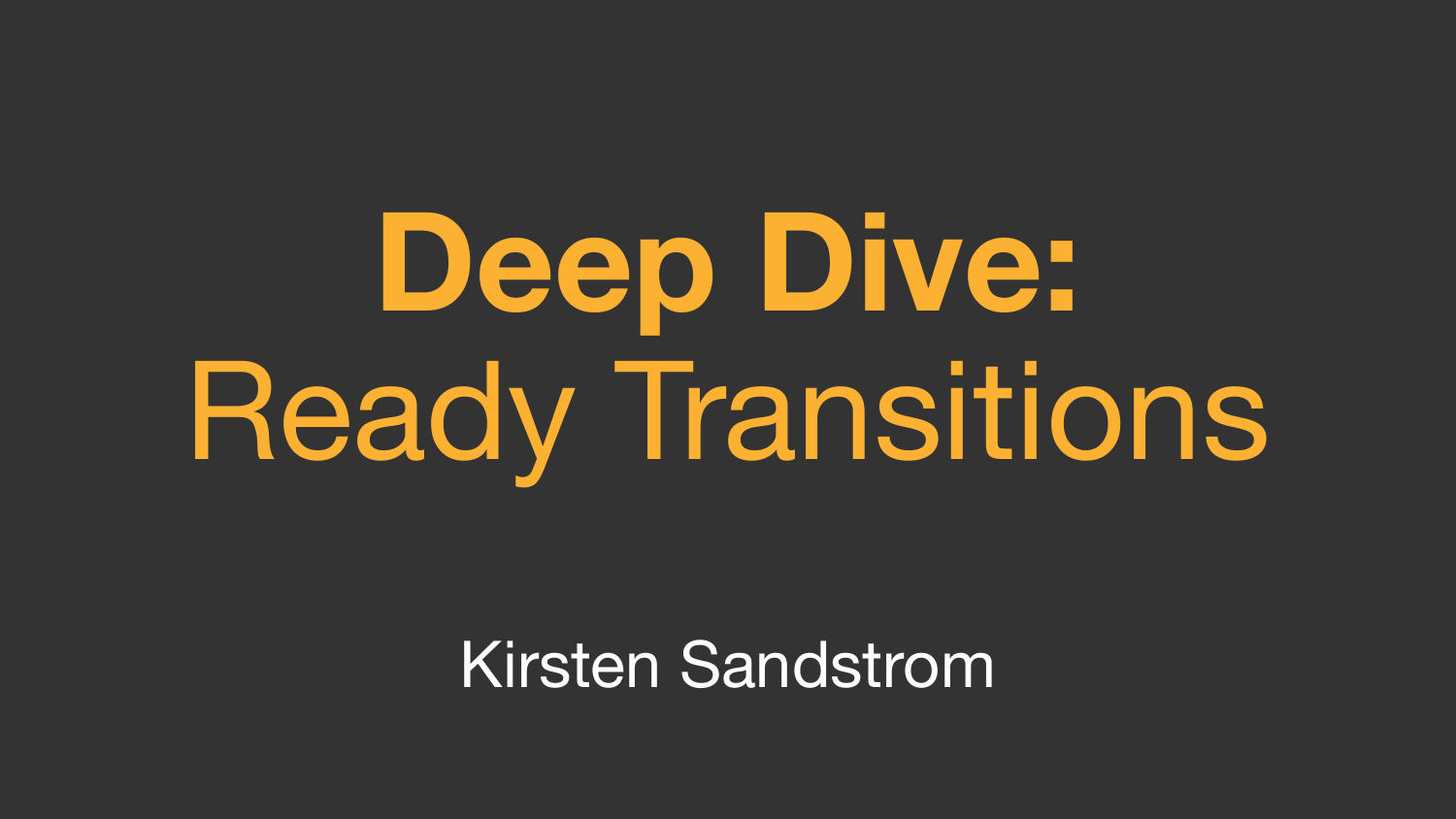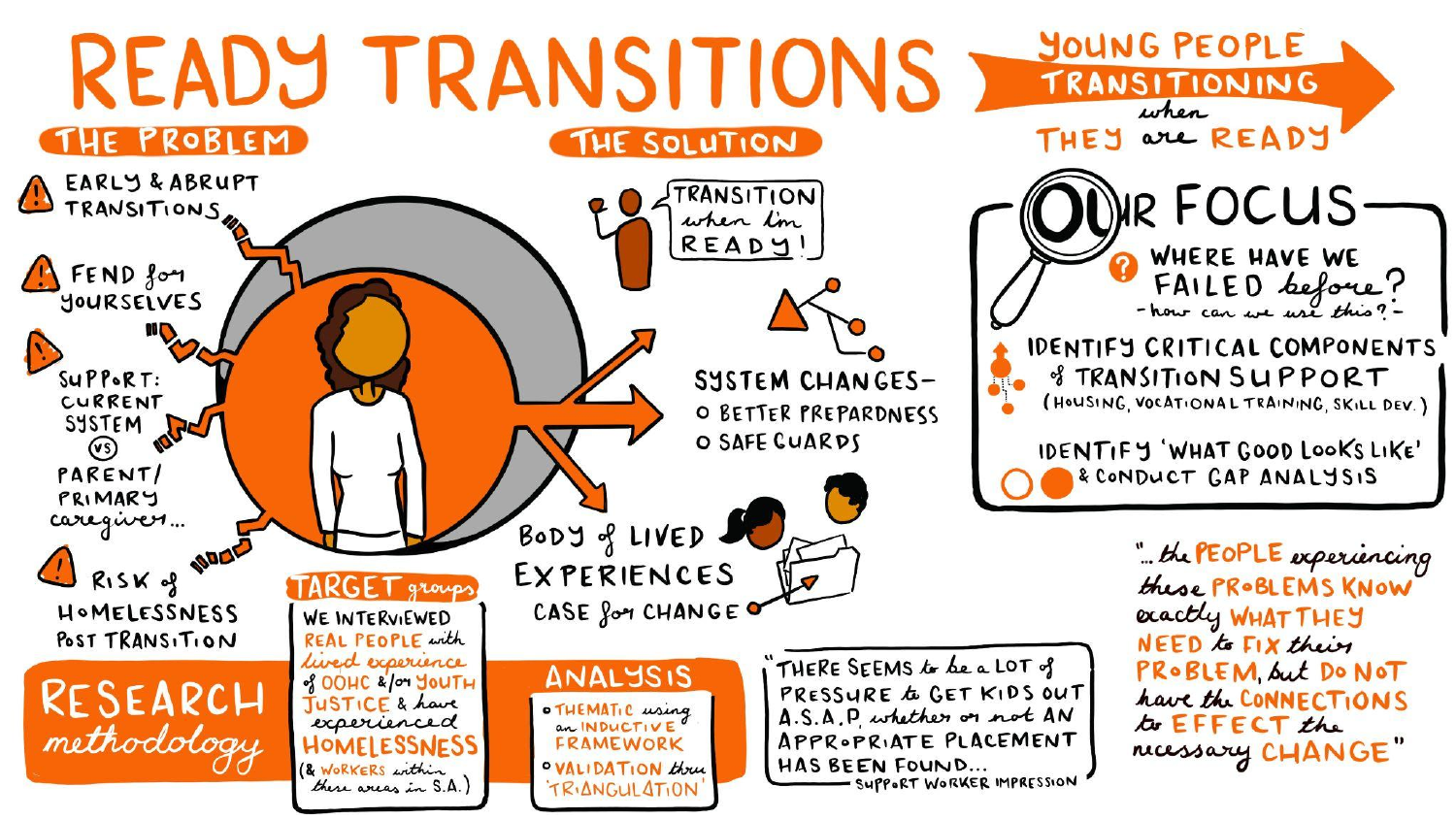Our team is exploring system where young people transition from out of home care and youth justice systems **when they are ready to.**

#### **The Problem The Solution**

- Young people who leave out of home care (OOHC) or youth justice (YJ) are expected to transition to adult life **much earlier and more abruptly** than their peers.
- For example, many young people in the OOHC system are left to **fend for themselves** once they turn 18 and age out of their Guardianship Order. Similarly young people in the YJ system are often left to **support themselves once released**.
- The current system **does not provide the same level of support and guidance** to young people as a **parent / primary caregiver** typically would at this life stage.
- As a result, many young people in this cohort are **at risk of, or do experience homelessness** after the transition.

- Our team is exploring a system where young people transition from out of home care and youth justice system **when they are ready to**.
- This will include an exploration of potential system changes to **better prepare young people for transitions** and **safeguards so young people aren't placed in a situation where they become homeless after transitioning** out of the systems.
- In building our solution we will also build a body of **lived experience insights** to communicate and **bring to life our case for change**.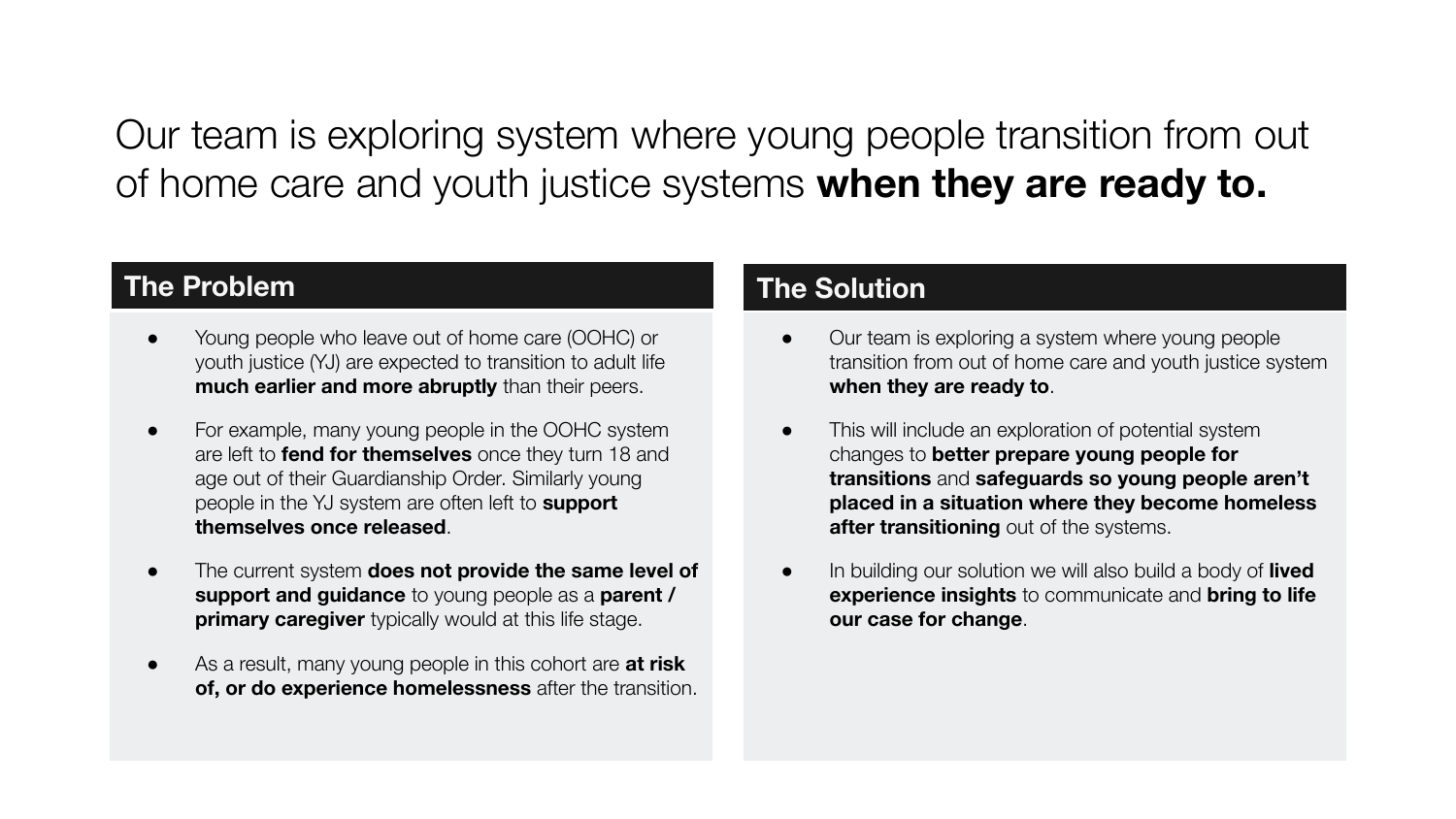Over cycle 1 we've focused on building a body of evidence to describe how current approaches have **failed young people** and **what good looks like.**

## **Our Focus**

- 1. Understanding and unpacking where current approaches have failed young people in target demographic as they transition to **independent living**
- 2. Identifying the critical components of **transition support** (e.g. housing, vocational training, skill development, mental health transition support, support budgeting and paying bills)
- 3. Identifying '**what good looks lik**e' for each transition support component and conducting gap analysis against current approaches in South Australia

## **Research Methodology**

Participants were/will be recruited through our local networks & invited to undertake a 1 hour interview

Target groups

- Young people from South Australia with lived experience of OOHC and/or Youth Justice & have experienced youth homelessness
- Workers with experience in these areas in South Australia

#### Analysis

- Thematic analysis using an inductive framework
- 'Triangulation' to increase the validity of our findings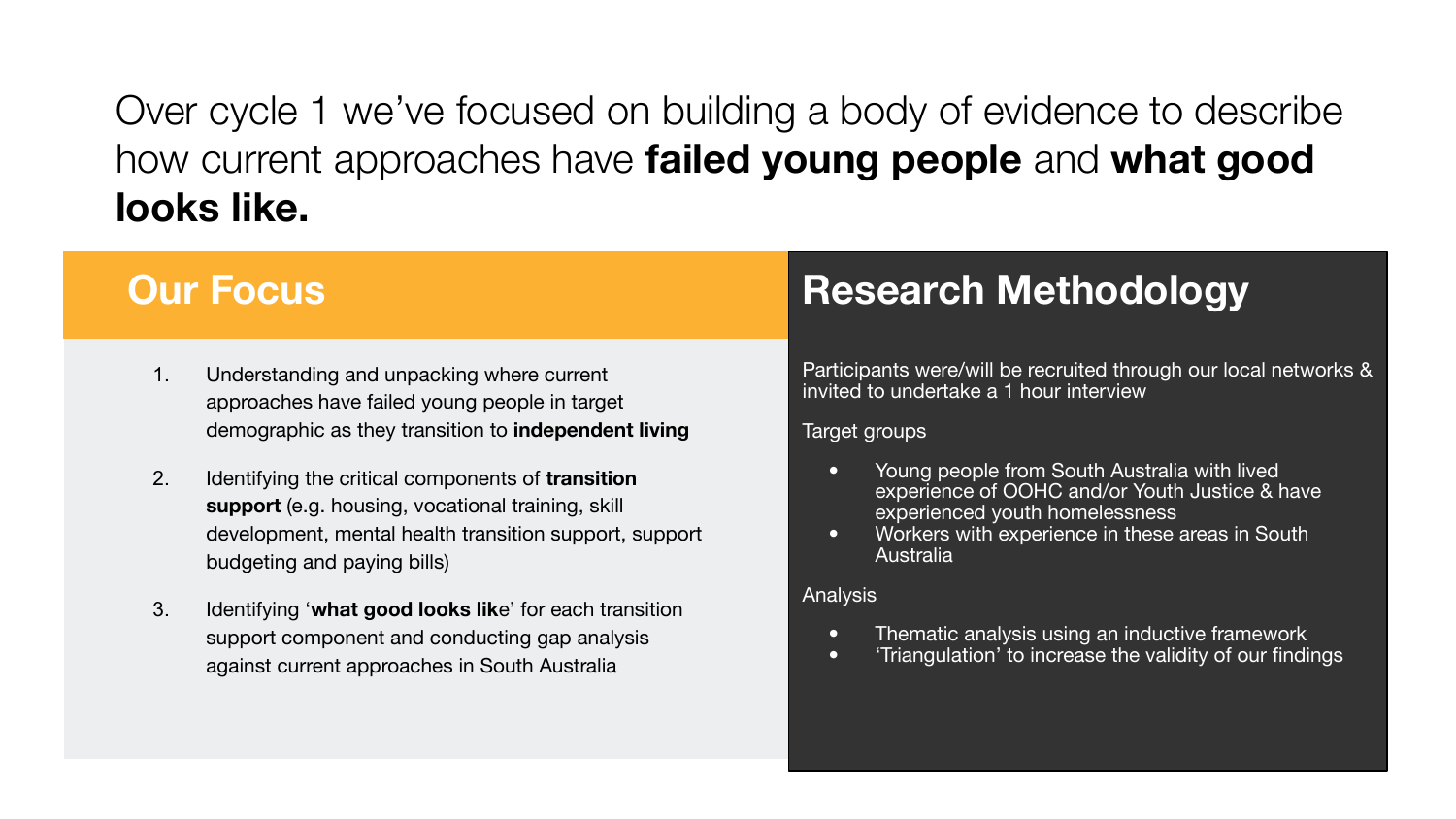## We have conducted **five interviews this sprint** and will continue this work into Cycle 2.

#### **Insights**

# **I didn't have a choice**, I (( ))<br>I didn't<br>had to le

had to leave when I turned 18. I was never prepared, there was no preparation. **I was just chucked into the big wide world** and expected to know how to 'adult' properly.

**- Young person talking about their experience leaving OOHC**

There seems to be a lot of pressure to get kids out ASAP, **whether or not an appropriate placement has been found**. In most cases, these kids breach or reoffend extremely quickly.  $\begin{array}{ccc} \textbf{1} & \textbf{1} & \textbf{1} \\ \textbf{2} & \textbf{2} & \textbf{1} \\ \textbf{3} & \textbf{3} & \textbf{2} \\ \textbf{4} & \textbf{3} & \textbf{3} \\ \textbf{4} & \textbf{4} & \textbf{3} \\ \textbf{4} & \textbf{4} & \textbf{4} \\ \textbf{4} & \textbf{4} & \textbf{4} \\ \textbf{4} & \textbf{4} & \textbf{4} \\ \textbf{4} & \textbf{4} & \textbf{4} \\ \textbf{4} & \textbf{4} & \textbf{4} \\ \textbf$ 

**- Support Worker on their impressions of YJ transitions from talking to young people**

## **What next?**

- Continue to a second cycle of work
- Consolidate research findings and define our solution
- Build solution & influencing strategy